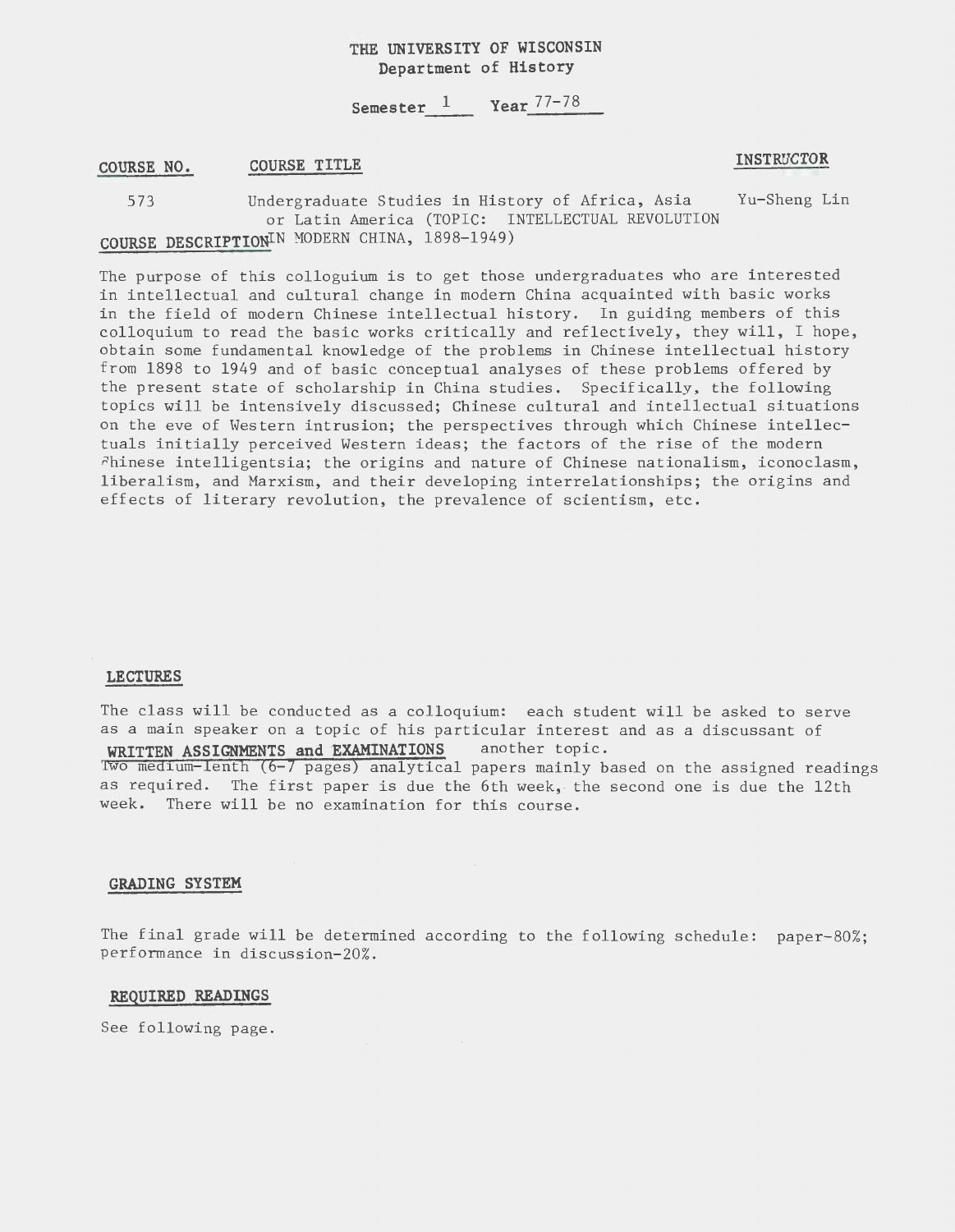| Week           | Topic and Required Readings                                                                                                                                                                              |        |  |  |  |  |
|----------------|----------------------------------------------------------------------------------------------------------------------------------------------------------------------------------------------------------|--------|--|--|--|--|
| 1              | Intellectual and Cultural Situations on the Eve of the Western Intrusion                                                                                                                                 |        |  |  |  |  |
|                | Readings: Liang Ch'i-ch'ao, Intellectual Trends in the Ch'ing Period<br>DS721L5483 (0/2)                                                                                                                 |        |  |  |  |  |
|                | Hao Chang, Liang Ch'i-ch'ao and Intellectual Transition in<br>China, 1890-1907, pp. 7-57. DS763L67C48 (1/2)                                                                                              |        |  |  |  |  |
| $\overline{2}$ | The T'ung-chih Restoration and Its Implications                                                                                                                                                          |        |  |  |  |  |
|                | Reading: Mary Wright, The Last Stand of Chinese Conservatism<br>DS762 W7 (0/2)                                                                                                                           |        |  |  |  |  |
| 3              | The Emergence of the Chinese Intelligentsia and The Rise of Chinese<br>Nationalism                                                                                                                       |        |  |  |  |  |
|                | Readings: Benjamin I. Schwartz, In Search of Wealth and Power:<br>and the West, JA 83 S37 (6/1)                                                                                                          | Yen Fu |  |  |  |  |
|                | Hao Chang, Liang Chi'i-ch'ao and Intellectual Transition in<br>China, 1890-1907, DS 763 L67 C48 (1/2)                                                                                                    |        |  |  |  |  |
| 4              | The Levensonian Thesis of Intellectual Change in Modern China                                                                                                                                            |        |  |  |  |  |
|                | Readings:<br>Joseph R. Levenson, Confucian China and Its Modern Fate                                                                                                                                     |        |  |  |  |  |
|                | Maurice Meisner and Rhoads Murphy, eds., The Mozartian His-<br>torian: Essays on the Works of Joseph<br>R. Levenson                                                                                      |        |  |  |  |  |
| 5              | The Climate of Opinion in the May Fourth Era                                                                                                                                                             |        |  |  |  |  |
|                | Readings: Tse-tsung Chow, The May Fourth Movement, DS 775 C5386 (7/3)                                                                                                                                    |        |  |  |  |  |
|                | Hu Shih, The Chinese Renaissance, DS 721 H7                                                                                                                                                              |        |  |  |  |  |
| 6              | The Literary Revolution                                                                                                                                                                                  |        |  |  |  |  |
|                | Reading:<br>C. T. Hsia, A History of Modern Chinese Fiction, Chapter on<br>the literary revolution, PL 2442 H8                                                                                           |        |  |  |  |  |
| 7              | The Totalistic Revolt against Chinese Tradition                                                                                                                                                          |        |  |  |  |  |
|                | Readings:<br>Yu-sheng Lin, "Radical Iconoclasm in the May Fourth Period<br>and the Future of Chinese Liberalism", in<br>Benjamin I. Schwartz, ed., Reflections on the<br>May Fourth Movement, pp. 23-58. |        |  |  |  |  |

Benjamin I. Schwartz, "Ch'en Tu-hsiu and the Acceptance of the Modern West", Journal of the History of Ideas, XII, No. 1 (Jan., 1951), 61-74, AP J84 H673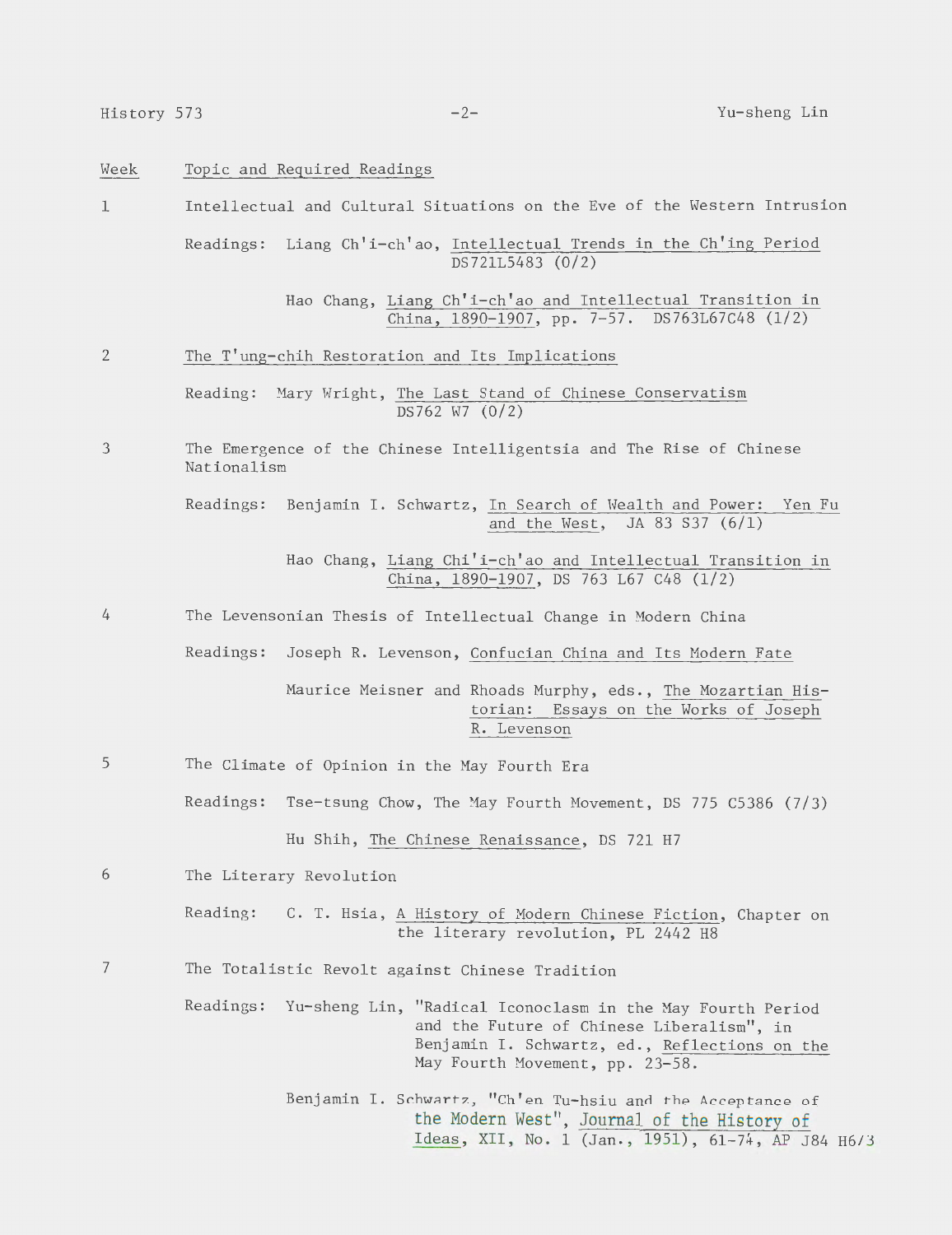#### Week Topic and Required Readings

7 The Totalistic Revolt against Chinese Tradition (Cont.)

> Benjamin I. Schwartz, "The Intelligentsia in Communist China", in Richard Pies, ed., The Russian Intelligentsia, DK 32.7 P49, or in Daedalus, Summer, 1960, pp. 604-621, AP Dl22

8 The Ambivalence and Agony in Lu Hsun's Iconoclastic Consciousness

Readings: Lu Hsün, Selected Works of Lu Hsün, Vols. 1-4, P1 2754 S5 A6

T. A. Hsia, The Gate of Darkness, Chapters on Lu Hsun, PL 2302 H72 (3/2)

- C. T. Hsia, History of Modern Chinese Fiction, Chapter on Lu Hsün
- Lawrence W. Chisolm, "Lu Hsün and Revolution in Modern China", Yale French Studies, 39 (1967), pp. 226-241, APY17 F874.
- J. D. Chinnery, "The Influence of Western Literature on Lu Xun (Lu Hslin)'s "Diary of a Madman'", Bulletin of the School of Oriental and African Studies, University of London, Vol. 23 (1960), pp. 309- 322, AP L847 ES87B.
- J. Prusek, "Basic Problems of the History of Modern Chinese Literature and C. T. Hsia, A History of Modern Chinese Fiction", T' oung Pao, Vol. XLIX (1961), pp. 357-404, AP T726.
- C. T. Hsia, "On the 'Scientific' Study of Modern Chinese Literature: A Reply to Professor Prusek, T'oung Pao, Vol. L (1963), pp. 428-474.
- J. Prusek, "Lu Hsün's 'Huai Chiu': A Precursor of Modern Chinese Literature", Harvard Journal of Asiatic Studies, Vol. 29 (1969), pp. 169-176, APH339 J86.
- Harriet C. Mills, "Lu Hsun and the Communist Party", China Quarterly, No. 4 (1960), pp. 17-27, APC539 Ql4.
- Patrick Hanan, "The Technique of Lu Hsun's Fiction", Harvard Journal of Asiatic Studies, Vol. 34 (1974), pp.  $53 - 96$ .
- Hu Shih and His Programs of Deweyanization of China

Reading: Gerome Grieder, Hu Shih and The Chinese Renaissance, CT 1828 H8 G75 (2/4)

9